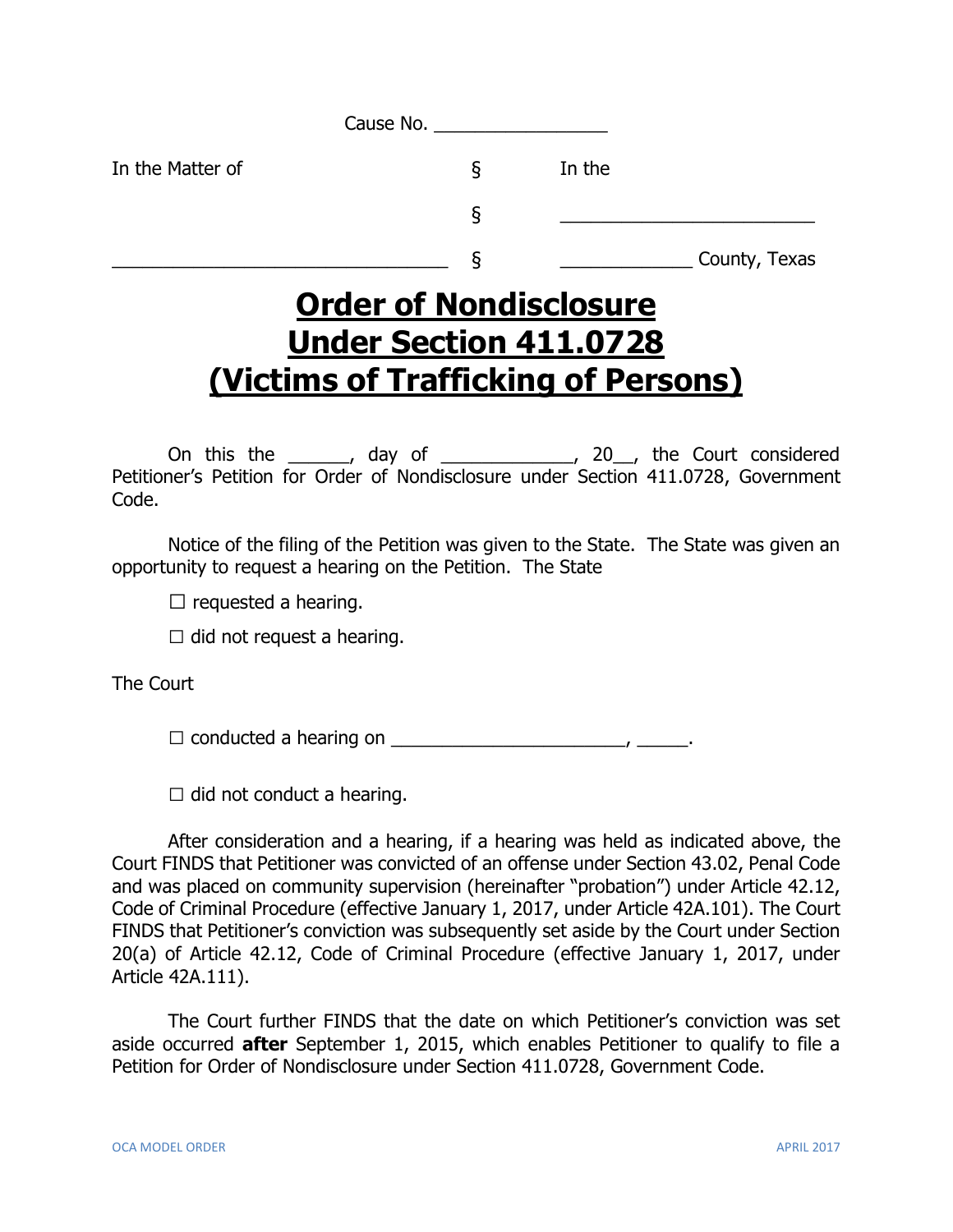The Court further FINDS that Petitioner satisfies the requirements of Section 411.074, Government Code, as follows:

- During the period after the court placed Petitioner on probation until the date Petitioner's conviction was set aside, Petitioner was not convicted of or placed on deferred adjudication community supervision (hereinafter "deferred adjudication") under Section 5, Article 42.12, Code of Criminal Procedure (effective January 1, 2017, under Article 42A.101), for any offense other than an offense under the Transportation Code punishable by fine only;
- The Petitioner has not been convicted of or placed on deferred adjudication for and has not been previously convicted of or placed on any other deferred adjudication for:
	- o an offense requiring registration as a sex offender under Chapter 62, Code of Criminal Procedure;
	- o an offense under Section 20.04, Penal Code, regardless of whether the offense is a reportable conviction or adjudication for purposes of Chapter 62, Code of Criminal Procedure;
	- o an offense under Section 19.02, 19.03, 20A.02, 20A.03, 22.04, 22.041, 25.07, 25.072, or 42.072, Penal Code; or
	- o any other offense involving family violence, as defined by Section 71.004, Family Code; and
- The Court has not and is not making an affirmative finding that the offense for which the order of nondisclosure is requested involved family violence, as defined by Section 71.004, Family Code.

The Court further FINDS that Petitioner committed the offense solely as a victim of trafficking of persons and that issuance of an order of nondisclosure is in the best interest of justice.

Accordingly, **IT IS HEREBY ORDERED** that criminal justice agencies are prohibited from disclosing to the public criminal history record information related to the offense of  $\Box$ Petitioner was placed on community supervision (hereinafter "probation") on\_\_\_\_\_\_\_\_\_\_\_\_\_\_\_\_\_\_\_\_\_\_\_\_, 20\_\_\_\_\_\_\_\_ in Criminal Cause No. \_\_\_\_\_\_\_\_\_\_\_\_\_, in **□** District Court **□** County Court **□** County Court at Law No. \_\_\_\_\_\_\_\_\_ in \_\_\_\_\_\_\_\_\_\_\_\_\_\_\_\_\_\_\_\_\_County, Texas.

**IT IS FURTHER ORDERED** that the criminal history record information pertaining to the arrest and prosecution of Petitioner for the offense of Prostitution, as reflected in Criminal Cause No. \_\_\_\_\_\_\_\_\_\_\_\_\_\_\_, shall be sealed and disclosed by the court only to individuals or agencies listed in Section 411.076(a), Government Code.